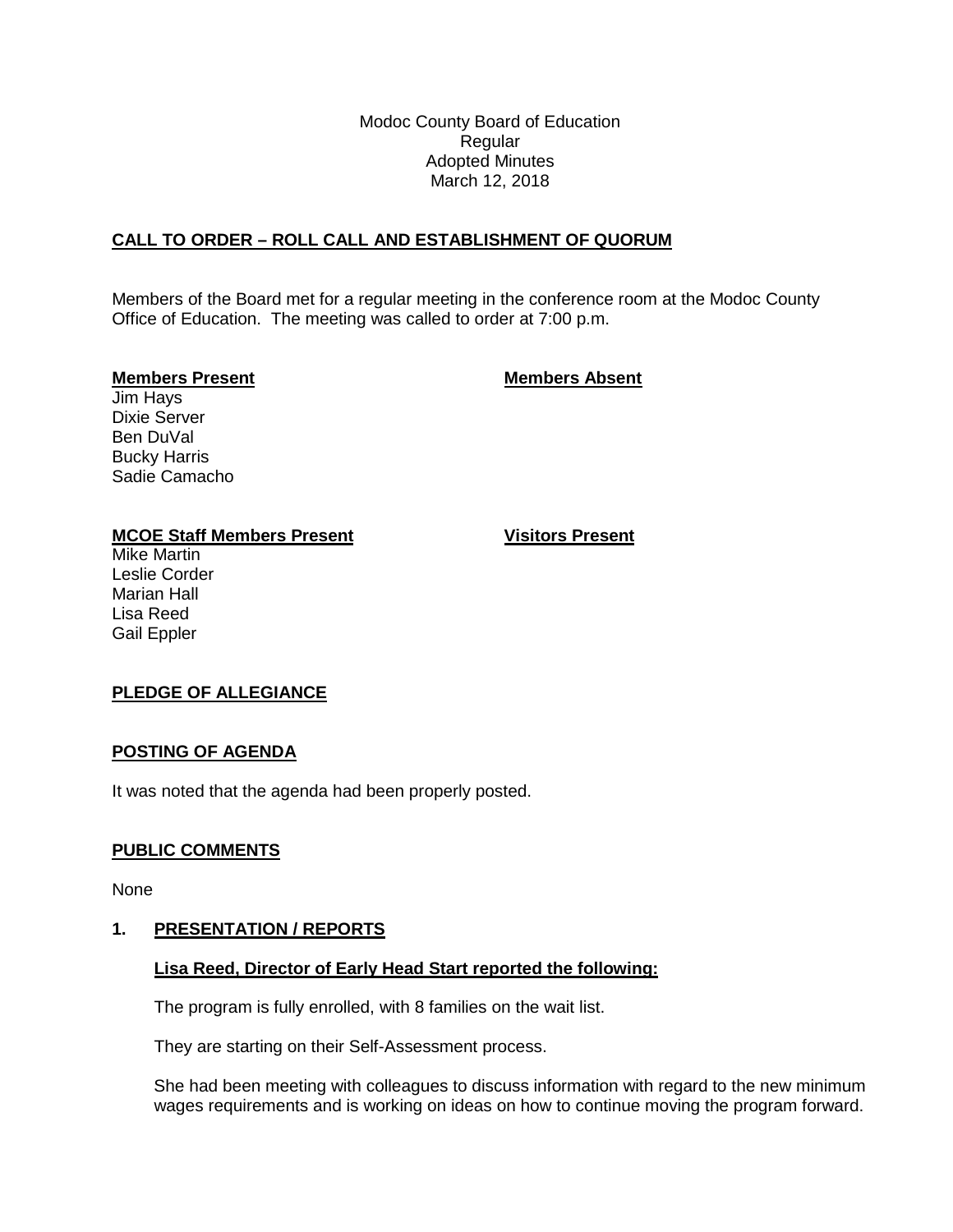As a formality, she has met with technical assistance personnel from Sacramento and San Francisco to review the Action Plan for EHS.

### **Marian Hall, Director of Special Education / SELPA reported the following:**

A report was provided concerning the governors' proposed budget, and several statewide issues. Marian reported that all eyes are on special education funding and the proposal that (SELPAs) work with COEs to provide technical assistance to LEAs to improve student outcomes as part of the statewide system of support. It was reported that transparency is a large issue with the potential requirement of SELPA's to align their local plans with the goals in the LCAPs of the member districts. It was pointed out that the SELPA, as a statewide organization is aware that there is a problem, and is working on solutions to fix the issue.

A success story --- it was reported that a student from Tulelake, who had attended the Fremont School for the Deaf, will be attending Shasta College in the fall.

Members of the board were invited to attend the upcoming Rhonda Haselip Invitational which is scheduled for May 31<sup>st</sup>.

#### **Mike Martin reported the following:**

A handout was provided for the members of the board. This information provided a brief outline of the important statewide education issues. (Copy attached) Mike indicated that the fixes in special education are going to be expensive fixes, and ongoing funding is a problem. The potential for funding through competitive grants, or other grant funding is basically nonexistent for small counties as many times they do not meet the application requirements when applying on their own. It is not always beneficial to team up with other agencies / county offices for this purpose. The Governor's May Revise will be looked at closely.

As an item of information, Mike reported that each of the school districts in Modoc County have Comprehensive School Safety Plans, and that they continuously and constantly practice drills and implement safety precautions where necessary. Each district has an open line of communication with law enforcement. It was further pointed out that the MCOE preschools on district properties follow the safety plans of their respective schools. Safety drills are practiced with MCOE staff, off-site preschools, and the Early Head Start Program personnel. It is not beneficial for students / parents to follow non-effective trends on social media when issues or potential issues are being investigated.

The County Office is not aware of any schools planning a "Walk-out" on Wednesday, March 14<sup>th</sup>, as planned by several nation-wide educational agencies

## **2. CONSENT AGENDA ITEMS**

- Minutes February 12, 2018
- Temporary County Certificates

A motion was made by Sadie Camacho, seconded by Bucky Harris and carried that the consent agenda be approved as presented. (Ayes: Hays, Harris, Camacho, DuVal, Server)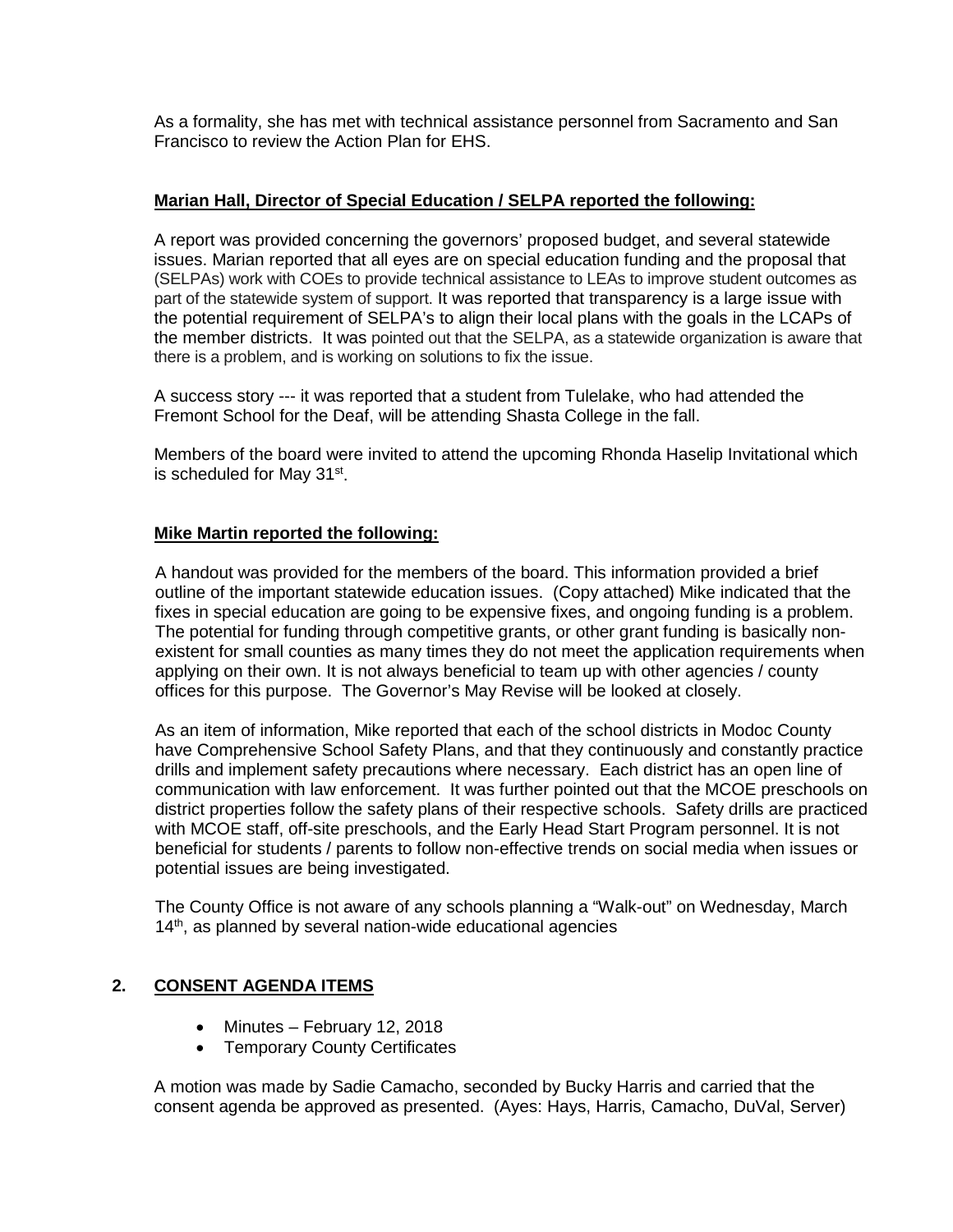### **3. INFORMATION / NO ACTION**

#### **3.1 First Reading Board/ Superintendent Policies**

BP/SP 0420.4 – Charter Schools BP/SP 3100 – Budget BP/SP 3515.7 – Firearms on School Grounds BP/SP 5144 – Discipline BP/SP 6146.1 – High School Graduation Requirements

It was noted that there were typographical errors on BP/SP 0420.4 which needed to be corrected prior to the Second Reading and adoption of these documents. There was no action required for the First Reading of these policies. The policies will be placed on the agenda for the April meeting for the Second Reading and approval.

#### **4. ACTION**

#### **4.1 Approval – Resolution 18-02 – Notice of Election and Specifications of the Election Order**

Terms of office for Sadie Camacho, Ben DuVal, and Dixie Server will expire the last Friday in November, and returning / new board members will take office that same date. Following discussion, a motion was made by Ben DuVal, seconded by Sadie Camacho and carried that Resolution 18-02 (Notice of Elections and Specifications of the Election Order) be approved as presented in the agenda packet. (Ayes: Hays, Harris, Camacho, DuVal, Server)

#### **4.2 Approval – Determination in the event of a tie vote in the Consolidate Elections for the Modoc County Board of Education.**

A motion was made by Sadie Camacho, seconded by Ben DuVal that in the event of a tie vote during the November 2018 election of county board members, the determination of the winner shall be made by the "drawing of lots." (Ayes: Hays, Harris, Camacho, DuVal, Server)

## **4.3 Approval – 2nd Interim Budget Report**

The report on the 2<sup>nd</sup> Interim Budget Report was provided by Leslie Corder, Director of Fiscal Services. Following the explanation, a motion was made by Dixie Server, seconded by Bucky Harris and carried that a Positive Certification (based upon current projections, the County Office will meet its financial obligations for the current fiscal year and the subsequent two fiscal years) be approved. (Ayes: Hays, Harris, Camacho, DuVal, Server) (Copy on file)

#### **5. CORRESPONDENCE**

#### **6. BOARD TIME**